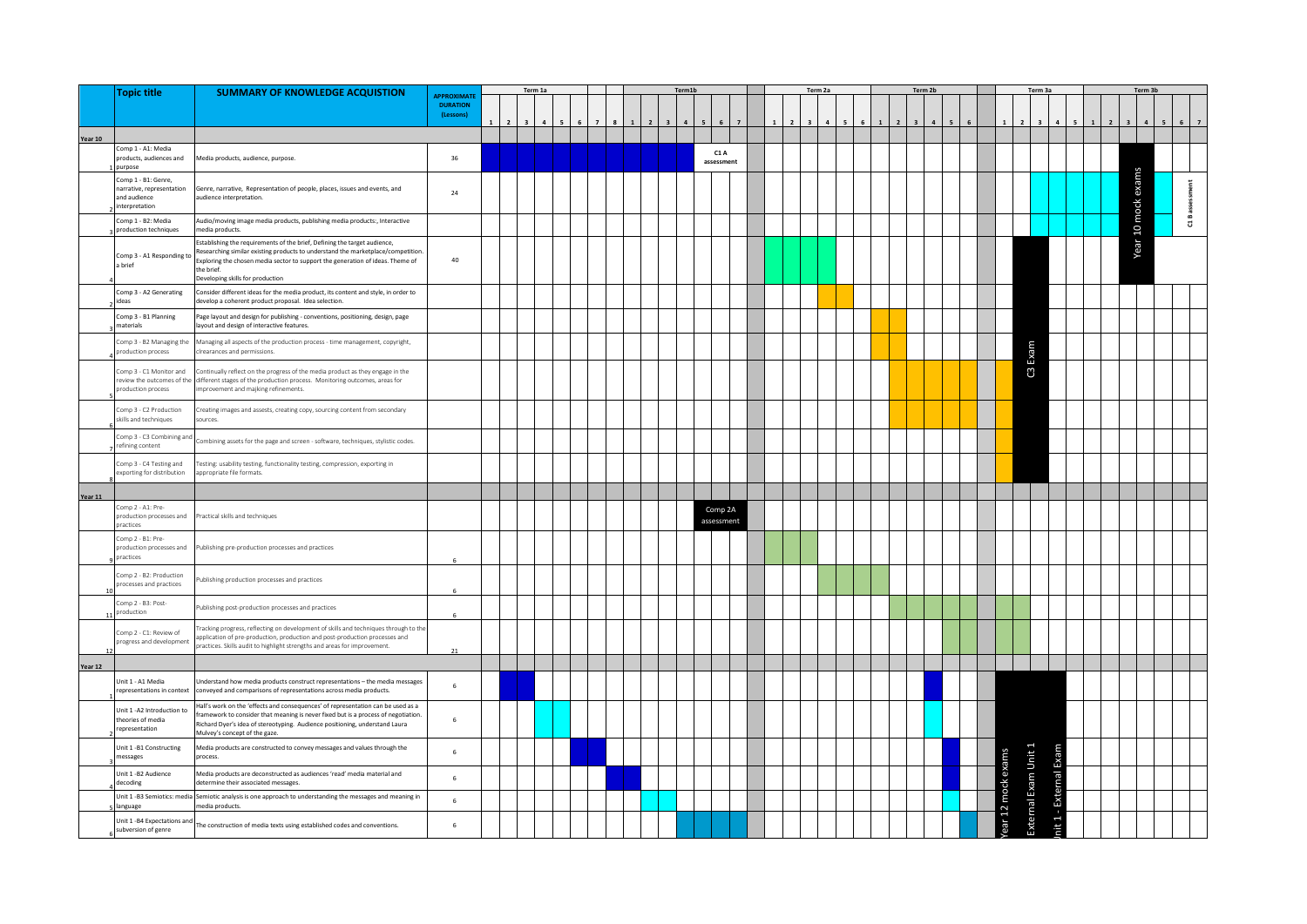|               | Unit 1 - C1 Camerawork<br>and photography                      | The camerawork and photography create meaning and communicate messages.                                                                                                                                                                                                               |                          |  |  |  |  |  |                         |                     |  |  |  |  | Reviison fo |  |  |  |  |
|---------------|----------------------------------------------------------------|---------------------------------------------------------------------------------------------------------------------------------------------------------------------------------------------------------------------------------------------------------------------------------------|--------------------------|--|--|--|--|--|-------------------------|---------------------|--|--|--|--|-------------|--|--|--|--|
|               | Unit 1 - C2 Lighting                                           | Lighting creates meaning and communicates messages                                                                                                                                                                                                                                    |                          |  |  |  |  |  |                         |                     |  |  |  |  |             |  |  |  |  |
|               | Unit 1 -C3 Editing                                             | Editing techniques create meaning and communicate messages                                                                                                                                                                                                                            |                          |  |  |  |  |  |                         |                     |  |  |  |  |             |  |  |  |  |
|               | Unit 1 -C4 Sound                                               | Sound creates meaning and communicates messages in media products                                                                                                                                                                                                                     | 6                        |  |  |  |  |  |                         |                     |  |  |  |  |             |  |  |  |  |
|               | Unit 1 -C5 Design                                              | Media products have carefully crafted visual styles that create meaning and<br>communicate messages                                                                                                                                                                                   |                          |  |  |  |  |  |                         |                     |  |  |  |  |             |  |  |  |  |
|               | Unit 1 -D1 Effects of<br>representation                        | Each representation carries the values of the producer and shapes the opinions and<br>beliefs of the audience. Positive and negative effects.                                                                                                                                         |                          |  |  |  |  |  |                         |                     |  |  |  |  |             |  |  |  |  |
| 13            | Unit 14 - A1 Magazine<br>enres                                 | urposes of different magazine genres:. The relationship between purpose and<br>arget audiences of magazines within a specific genre. Defining the demographics<br>or magazines within a specific genre. Defining appropriate content to appeal to the<br>arget audience.              | 6                        |  |  |  |  |  |                         |                     |  |  |  |  |             |  |  |  |  |
|               | A2 Codes and conventions                                       | codes and conventions of magazine covers - mastheads, sell lines/cover lines/ price<br>ind barcode, cover , odel or celebrity photo.                                                                                                                                                  | $6\phantom{a}$           |  |  |  |  |  |                         |                     |  |  |  |  |             |  |  |  |  |
|               | A3 Platform consideration:                                     | cost, distribution channels, technical requirements, oportunites and limitations of<br>print v digital platforms.                                                                                                                                                                     | 6                        |  |  |  |  |  |                         |                     |  |  |  |  |             |  |  |  |  |
|               | B1 Source, log and<br>generate appropriate<br>ontent:          | ielection of content, including text, photography, illustration, graphics, video, audio<br>and interactive elements. Generating primary content. Source secondary text and<br>visual materials with consideration of copyright and permissions for use                                | $12\,$                   |  |  |  |  |  |                         |                     |  |  |  |  |             |  |  |  |  |
|               | <b>B2 Preparing content in</b><br>ppropriate formats           | malysis of technical requirements of final product and the platforms on which it wi<br>e published. Preparation of text materials in a suitable format. Preparation of<br>isual materials in a suitable format for the intended platform                                              | 16                       |  |  |  |  |  |                         |                     |  |  |  |  |             |  |  |  |  |
| Year 13       |                                                                |                                                                                                                                                                                                                                                                                       |                          |  |  |  |  |  |                         |                     |  |  |  |  |             |  |  |  |  |
|               | Unit 8 - A1 Use of research<br>and background material         | Use of research and statistical/background information about the client and<br>ommission when preparing a rationale:                                                                                                                                                                  | $\mathcal{L}$            |  |  |  |  |  |                         |                     |  |  |  |  |             |  |  |  |  |
|               | Unit 8 - A2 Understanding<br>the client/ commission            | Aspects that will have an impact on the ideas produced and their suitability for<br>securing the commission. Funding and finances of the client company and the<br>impact on the budget for production.                                                                               | $\overline{\phantom{a}}$ |  |  |  |  |  |                         |                     |  |  |  |  |             |  |  |  |  |
|               | Unit 8 - A3 Ideas<br>generation                                | Brainstorming, Measuring against clients' criteria. Selection, ordering and<br>deselection of ideas. Final idea (development and adaptations, decisions and<br>revisions). Developing justifications                                                                                  |                          |  |  |  |  |  |                         |                     |  |  |  |  |             |  |  |  |  |
|               | Unit 8 - A4 The rationale<br>for final idea                    | Structure an argument to persuade and justify their final idea to the client.                                                                                                                                                                                                         | 2                        |  |  |  |  |  |                         |                     |  |  |  |  |             |  |  |  |  |
|               | Unit 8 - B1 Pitch                                              | Persuading clients and commissioners in limited time or space that they have a<br>good solution to their brief. A pitch is where the initial outline of the idea is<br>communicated in a concise and effective way to 'sell' your idea:                                               |                          |  |  |  |  |  |                         |                     |  |  |  |  |             |  |  |  |  |
|               | Unit 8 - B2 The Proposal                                       | The pitch is expanded for the client in the form of a proposal that outlines more<br>details about the producer's initial idea:                                                                                                                                                       | $\overline{2}$           |  |  |  |  |  |                         |                     |  |  |  |  |             |  |  |  |  |
|               | Unit 8 - C1 Production<br>considerations                       | Restrictions on the commission and impact on ideas proposed.                                                                                                                                                                                                                          |                          |  |  |  |  |  |                         |                     |  |  |  |  |             |  |  |  |  |
|               | Unit 8 - C2 Content<br>considerations                          | Understand and interpret the legal and ethical restrictions on ideas and<br>productions.                                                                                                                                                                                              |                          |  |  |  |  |  |                         |                     |  |  |  |  |             |  |  |  |  |
|               | Unit 8 - D1 The<br>presentation of ideas                       | Present ation of indings in an appropriate way that can be understood by the<br>client, they will have pitched their idea and this is their opportunity to present their<br>indings.                                                                                                  |                          |  |  |  |  |  |                         | ssion               |  |  |  |  |             |  |  |  |  |
|               | Unit 8 - D2 The treatment                                      | Expanding the pitch and proposal's creative ideas. Providing a 'sample' or 'taster'<br>of the product. Giving stylistic details dependent on the production and medium<br>chosen. Annotations, including reinforcing visual content, to explain functions, to<br>clarify, to justify. | $\overline{a}$           |  |  |  |  |  | a comr                  | to a comm           |  |  |  |  |             |  |  |  |  |
| $\rightarrow$ | 1 Magazine production<br>tages                                 | deas development and initial plannig. Producing trial layouts. Reviewing and<br>electing final design. Producing final layouts. Publishing product for specified<br>latform.                                                                                                          | 12                       |  |  |  |  |  | $\mathfrak{c}_1$<br>aui |                     |  |  |  |  |             |  |  |  |  |
|               | 2 Creating magazine<br>/outs                                   | roduce magazine layouts in the codes and conventions of a genre                                                                                                                                                                                                                       | $12\,$                   |  |  |  |  |  | Ğ                       |                     |  |  |  |  |             |  |  |  |  |
|               | Unit 4 - A1 Requirements<br>for a specific media<br>production | Types of production: film, television, audio, digital publishing, digital games.<br>Finance, logistics, time, facilities, personnel, locations, materials, codes of practice,<br>clearances, regulartions, trade unions and professional bodies.                                      | $\kappa$                 |  |  |  |  |  | Unit 8                  | - Unit 8 Responding |  |  |  |  |             |  |  |  |  |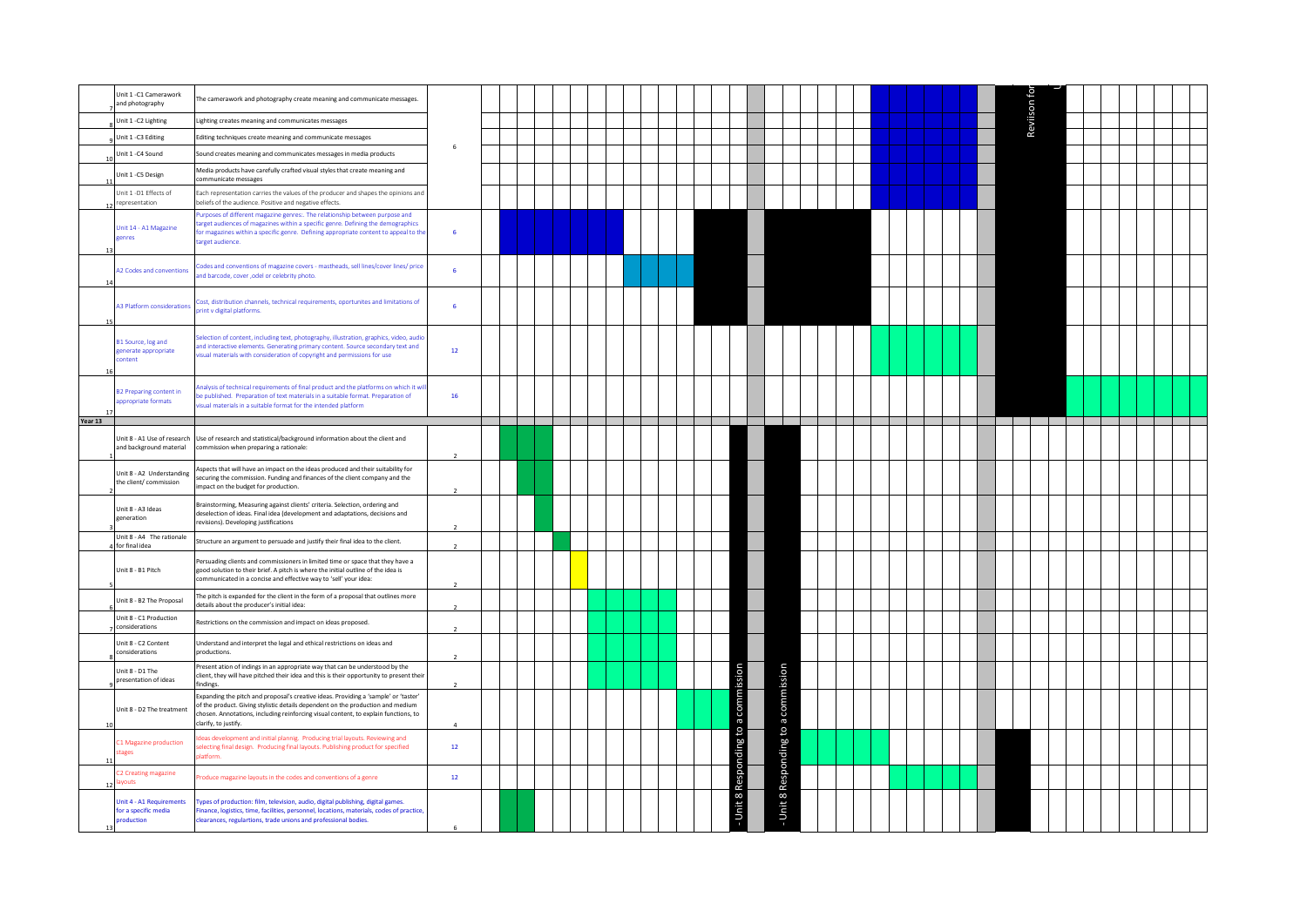|    | Jnit 4 - A2 The formats for<br>pre-production processes                         | Established industry formats for presenting pre-production work. Page mock ups.                                                                                                                                                                                            | -6           |  |  |  |  |  | Exam prep    | prep     |  |  |  |  |                     |  |  |  |  |
|----|---------------------------------------------------------------------------------|----------------------------------------------------------------------------------------------------------------------------------------------------------------------------------------------------------------------------------------------------------------------------|--------------|--|--|--|--|--|--------------|----------|--|--|--|--|---------------------|--|--|--|--|
| 15 | pre-production processes                                                        | Unit 4 - A3 The functions of Pre-production processes - revising and doscounting ideas, visualising content,<br>establishing feasilibility.                                                                                                                                | 6            |  |  |  |  |  | nal          | Exam     |  |  |  |  |                     |  |  |  |  |
|    | Unit 4 - A4 The purposes of<br>pre-production<br>documentation                  | Ddocumentation that needs to be completed in pre-production - codes of practice,<br>administration, auditing compliance.                                                                                                                                                   | 10           |  |  |  |  |  | <b>Exter</b> | External |  |  |  |  | Completion          |  |  |  |  |
| 17 | Unit 4 - B1 Procedures to<br>ollow                                              | Pre-production procedures - sources of finance, personnel avaliability, preparing<br>bu=dgets and costs, book resources.                                                                                                                                                   | 10           |  |  |  |  |  |              |          |  |  |  |  |                     |  |  |  |  |
| 18 | Unit 4 - B2 Pre-production<br>requirements relevant to<br>specific media sector | Pre-production requirements relevant to print production - screenshots, asset<br>sources, test shots, props/cpostumes, shot list, templates, text & images, page<br>mock ups, personnekl, equipment bookings, health and safety, rosk assessment,<br>copyright clearances. | 20           |  |  |  |  |  |              |          |  |  |  |  | Assignment<br>Final |  |  |  |  |
|    | Jnit 4 - C1 Formats for<br>documenting pre-<br>19 production                    | Log, pre production blog, uploaded documentation, hard copy documentation.                                                                                                                                                                                                 | 20           |  |  |  |  |  |              |          |  |  |  |  |                     |  |  |  |  |
|    | production portfolio                                                            | Unit 4 - C2 Contents of pre- Client brief, names/contacts, dates, cost records, minutes of meetings, contingency<br>plans, revisions, annotations, templates.                                                                                                              | 20           |  |  |  |  |  |              |          |  |  |  |  |                     |  |  |  |  |
|    | Unit 4 - C3 Maintaining a<br>pre-production portfolio                           | Use file sharing software to communicate and maintain pre-production.                                                                                                                                                                                                      |              |  |  |  |  |  |              |          |  |  |  |  |                     |  |  |  |  |
| 22 | Unit 4 - D1 Elements of pre-<br>production                                      | Review elements of pre-production - logistics, finance, creative process.                                                                                                                                                                                                  | $\mathbf{R}$ |  |  |  |  |  |              |          |  |  |  |  |                     |  |  |  |  |
| 23 | Unit 4 - D2 Project<br>management                                               | Review their project management skills - personnel, resources, time, professional<br>practice, monitoring progress, risk and crisis management, problems,<br>improvements.                                                                                                 | c            |  |  |  |  |  |              |          |  |  |  |  |                     |  |  |  |  |